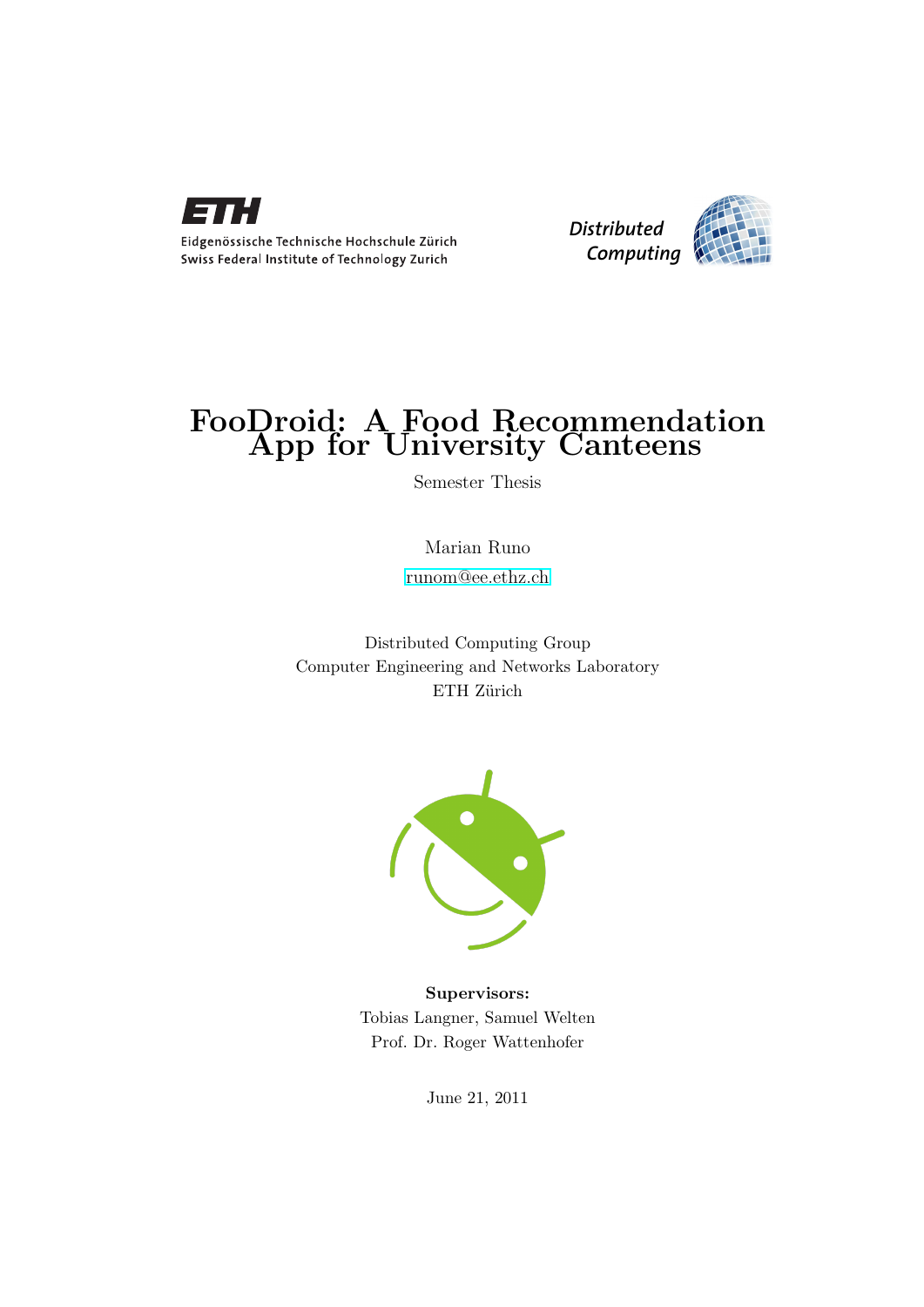# Acknowledgements

<span id="page-1-0"></span>I thank my advisors Tobias Langner and Samuel Welten for their helpful advices and constructive discussions.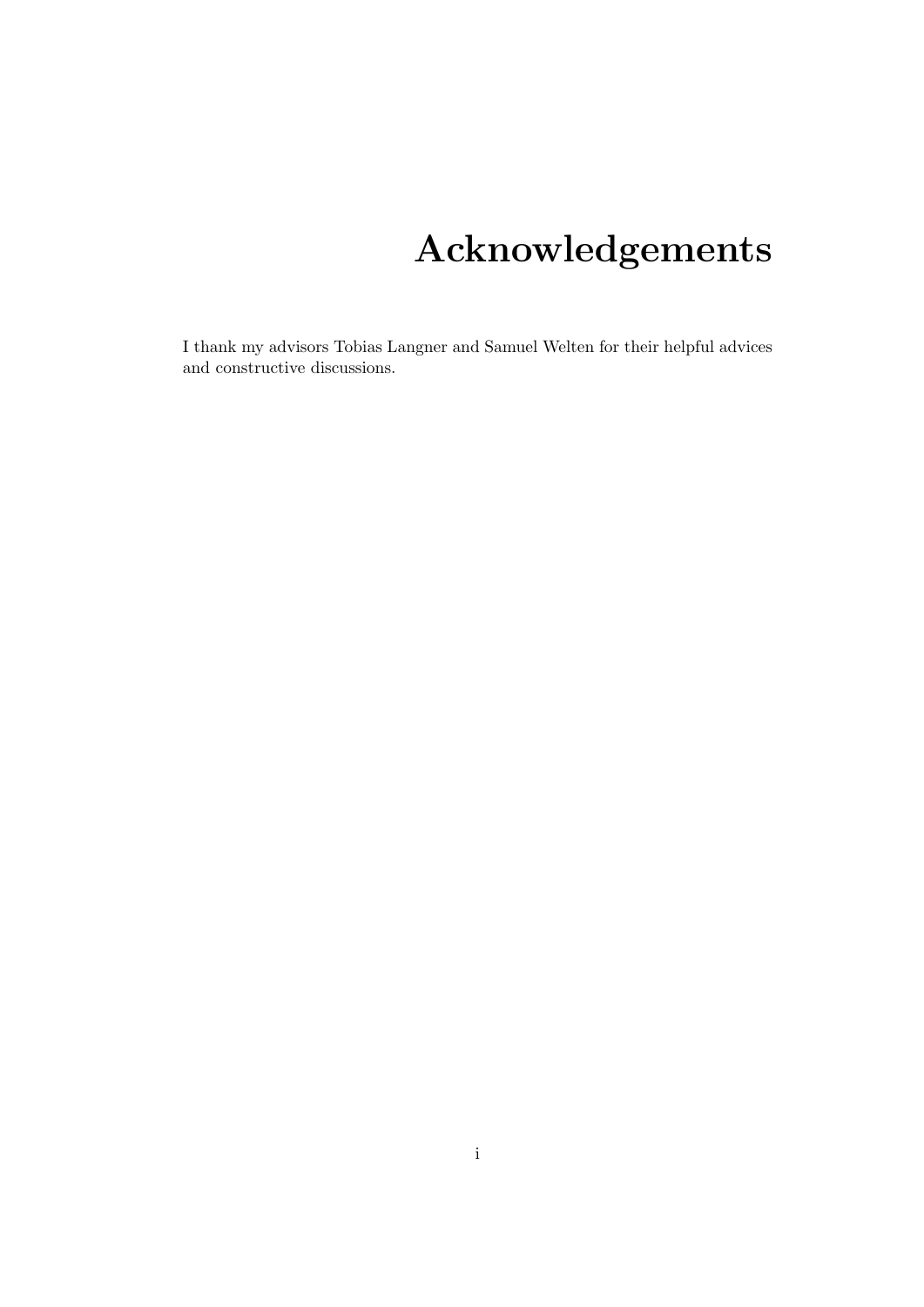## Abstract

<span id="page-2-0"></span>The goal of this semester thesis was to develop a menu recommendation system for the canteens of ETH Zurich (and University of Zurich). Existing applications mainly present the menus for the day in lists but cannot tell which menu a user would prefer. Browsing long lists to find a favorite dish however is tedious. The system should be able to recommend available menus based on the preferences of the user. Mobility was also a key feature to consider because users would most likely not have access to a computer on their way to the canteen, however mobile phones are almost ubiquitous. The final implementation consists of three parts: A crawler which downloads the necessary data and adds it to a database; a server which retrieves menu data from the database and computes ratings; and a client running on an Android-based mobile platform which presents the recommended menu to the user in a simple and convenient way.

Keywords: android, app, mensa, canteen, menu, recommendation, collaborative filtering, ETH, university, Zurich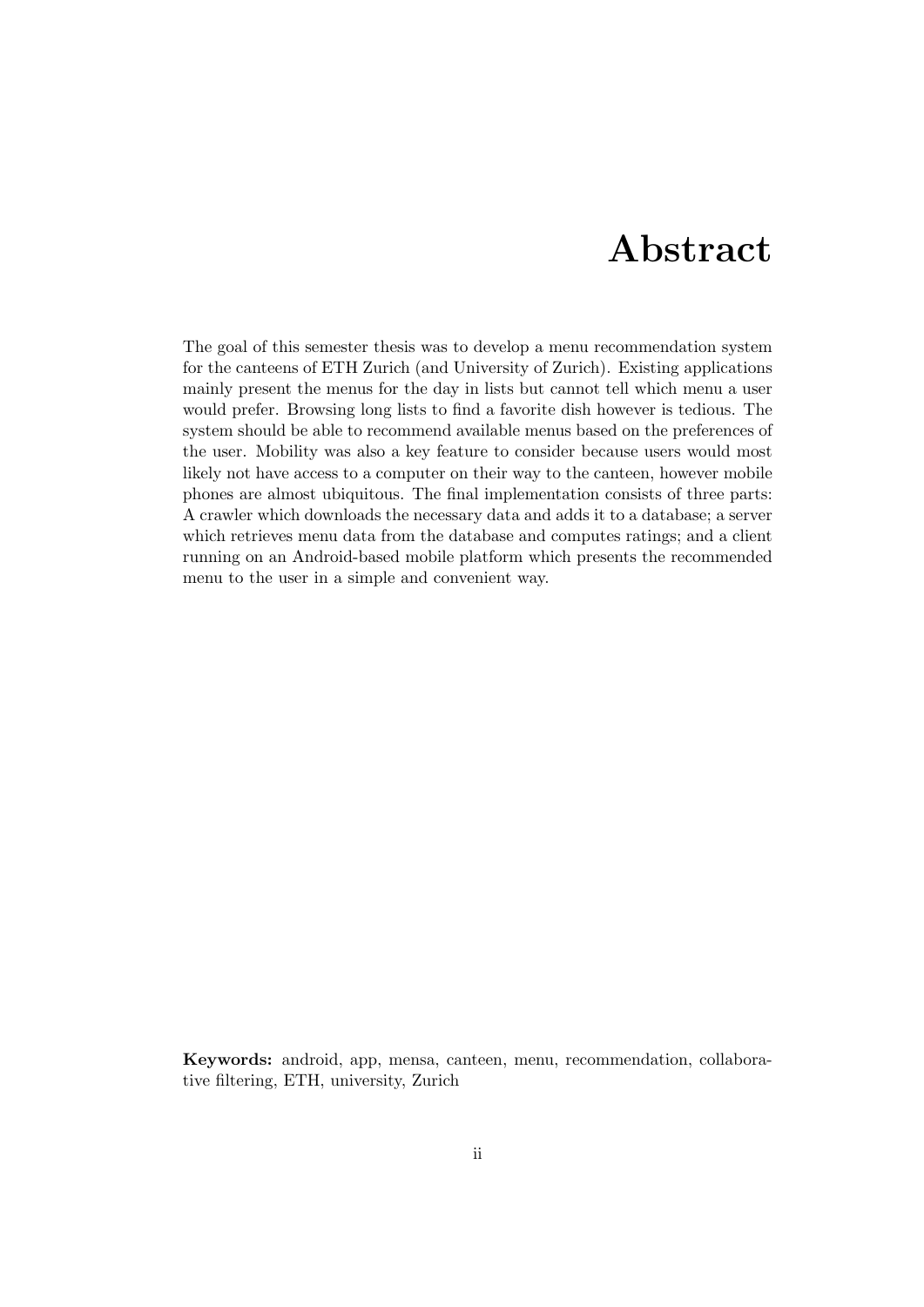# **Contents**

|          |                           | Acknowledgements<br>$\mathbf{i}$   |                  |  |  |  |
|----------|---------------------------|------------------------------------|------------------|--|--|--|
|          | Abstract                  |                                    |                  |  |  |  |
| 1.       |                           | Introduction                       | $\mathbf 1$      |  |  |  |
|          | 1.1                       |                                    | 1                |  |  |  |
|          | 1.2                       |                                    | $\overline{2}$   |  |  |  |
| $\bf{2}$ |                           | <b>System Architecture</b>         | 3                |  |  |  |
|          | 2.1                       | Overview                           | 3                |  |  |  |
|          | 2.2                       |                                    | 3                |  |  |  |
|          |                           | 2.2.1                              | 5                |  |  |  |
|          |                           | 2.2.2                              | 5                |  |  |  |
|          | 2.3                       | Server                             | 6                |  |  |  |
|          |                           | 2.3.1                              | $\boldsymbol{6}$ |  |  |  |
|          | 2.4                       | Client                             | 6                |  |  |  |
| 3        |                           | <b>Menu Recommendation</b>         | 10               |  |  |  |
|          | 3.1                       |                                    | 10               |  |  |  |
|          | 3.2                       |                                    | 11               |  |  |  |
|          | 3.3                       | User-based Collaborative Filtering | 12               |  |  |  |
|          | 3.4                       |                                    | 13               |  |  |  |
| 4        |                           | Conclusion                         | 15               |  |  |  |
|          | 4.1                       | <b>Future Work</b>                 | 15               |  |  |  |
|          |                           | <b>Bibliography</b>                | 17               |  |  |  |
|          | A Appendix<br>$\mathbf 1$ |                                    |                  |  |  |  |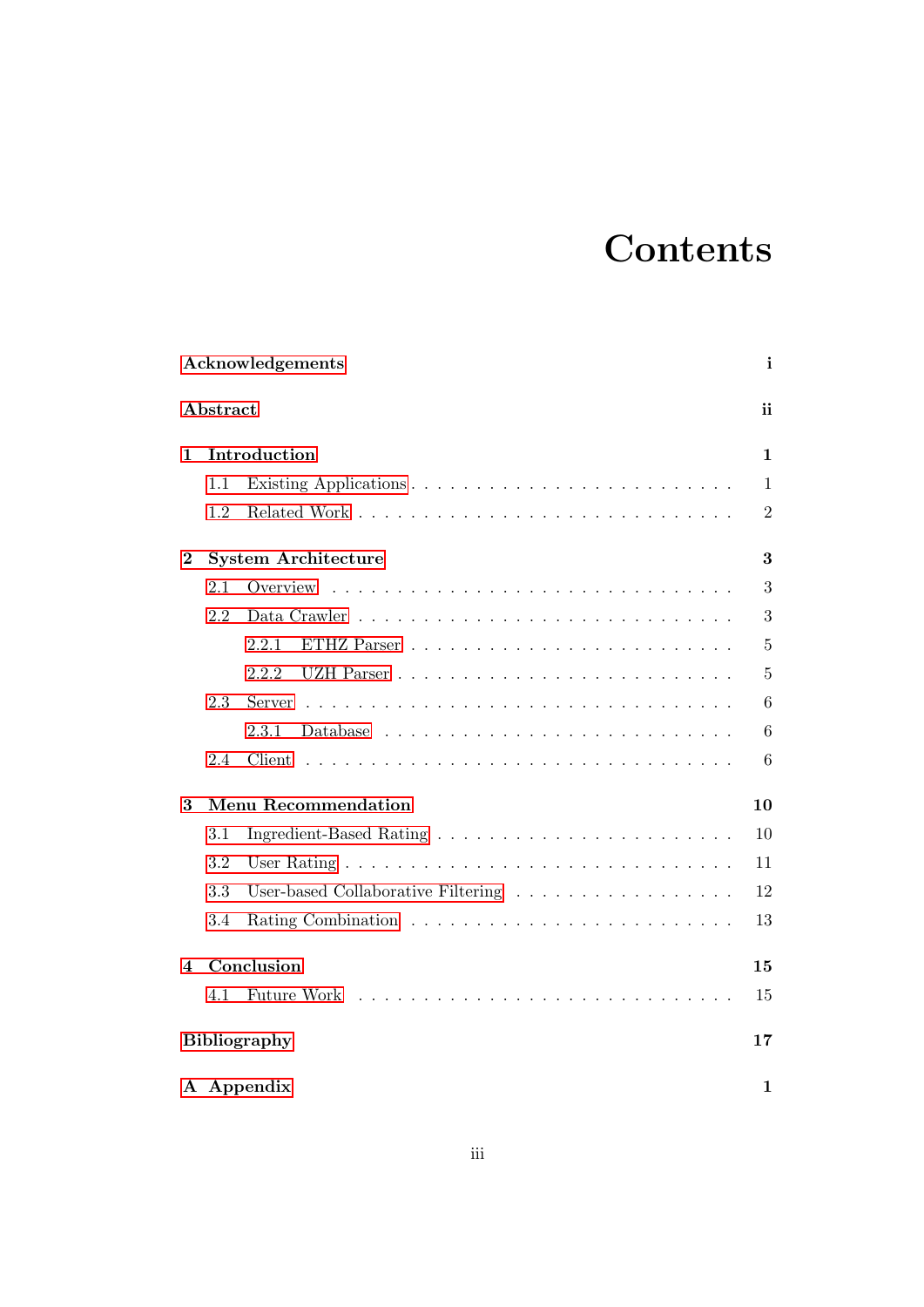## CHAPTER<sub>1</sub> Introduction

<span id="page-4-0"></span>With many offerings always comes a selection process which can become quite cumbersome very fast if many different offers have to be compared to make an optimal choice. One thing where tastes could not vary more widely is food. Simply rating a canteen or restaurant can only give a very generalized assessment about the quality of the different menus served. Some menus might be favored by some customers but not others and depending on who gives more ratings, the recommendation accuracy suffers. A more personalized recommendation system which operates on the preferences of individuals – or small groups – is hence desireable. Addtionally, the location of the customer and a canteen or restaurant comes into play if only a limited amount of time can be spent on lunch. A customer should not be forced to walk across town. Rather, a combination of good menus and relative closeness needs to be considered in the recommendation process.

In particular, the number of canteens around the ETH Zurich and University of Zurich is big and often they are located far apart (Zentrum, Science City, Irchel). Often people are not willed to invest much time in searching for preferred menus on the canteens websites before lunch – or they forget to check altogether. Even if a customer is willed to browse the various canteens' websites for menu lists though, the sole descriptions oftentimes do not provide great insight into the actual edibility of a menu. FooDroid aims to solve these problems by providing a unified platform to display menus of various canteens on Android based mobile phones. Users can browse through the menus offered today in various canteens, filter meals according to their taste and rate them for latecomers to benefit from the reviews of their fellow colleagues.

## <span id="page-4-1"></span>1.1 Existing Applications

Before FooDroid, students had to rely mostly on websites provided by the canteens themselves in order to gather menu information. However, there exists a simple application for Android-based mobile phones called *StudiFood* which was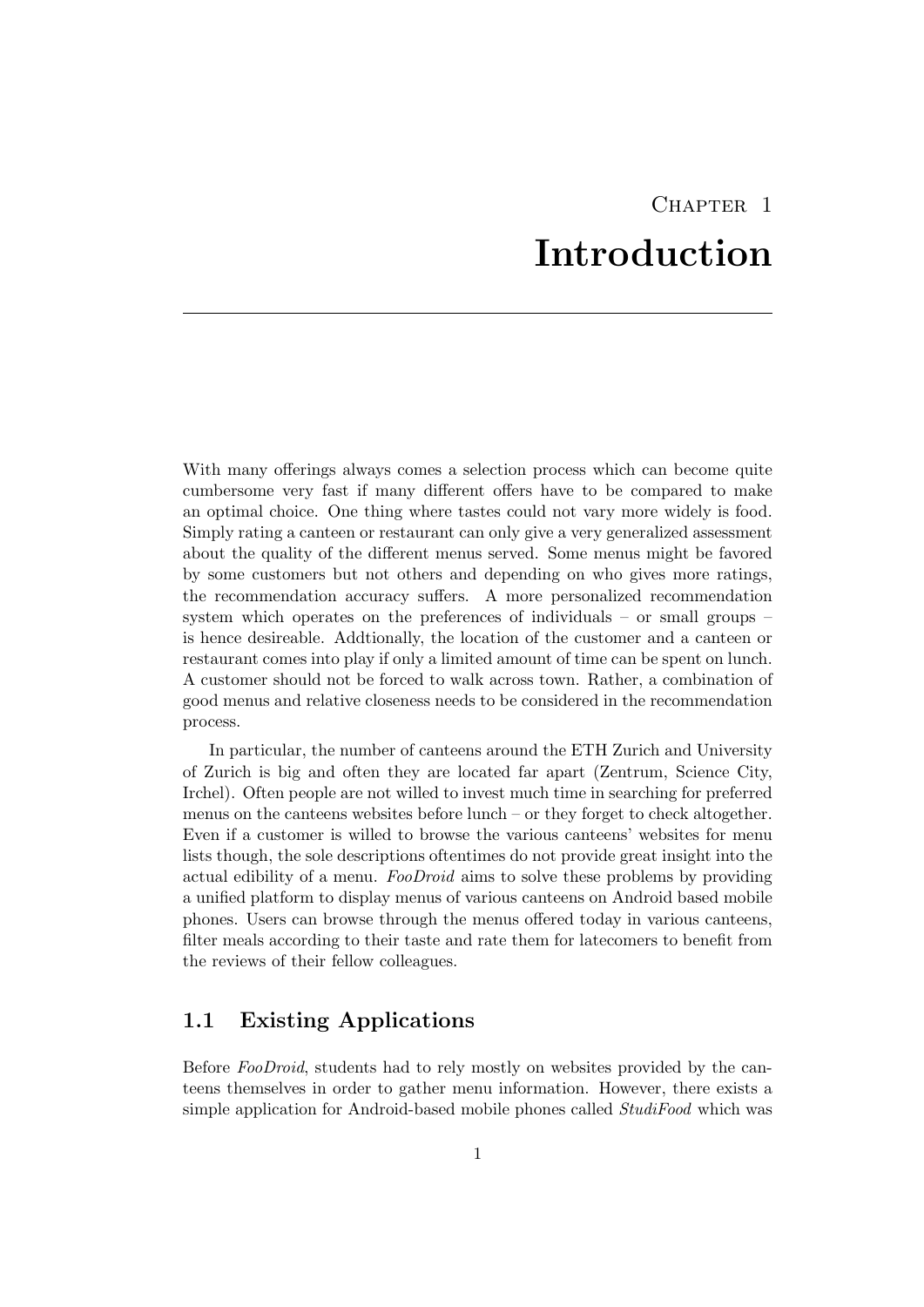#### 1. INTRODUCTION 2

programmed by fellow student Mirko Mikulic. The application lists the various menus according to their corresponding canteen and provides a distance measure. There is, however, no rating system in place, hence the application can be understood rather as a more comfortable way to access the data provided on the various canteens' websites than a real recommendation solution. The same can be said about ETHZ Mensa - Uni Zürich Mensa for iOS (iPhone) which provides, as stated in the description, "Nothing more, nothing less" than a simple list. FooDroid picks up the idea of StudiFood and others but tries to extend it in order to provide an additional accurate recommendation system to avoid tedious browsing of dozens of menus.

### <span id="page-5-0"></span>1.2 Related Work

Even though recommendation systems aren't exactly a new idea they experienced a recent gain in popularity. The work done on GroupLens [\[4\]](#page-20-1) for instance, which this work bases a part of the recommendation procedure on, was developed in 1994 for rating prediction on Usenet newsgroup entries. Fortunately many rating algorithms can be used independently of the actual thing to be rated. Because these systems rely on user input, originally only few places which actually supported user feedback could employ such systems. Most of the internet of the past however was a static assembly of webpages with no possibility for users to interact. With the advent of Web 2.0 which incorporates the actions of users much more, these recommendation system experienced a big gain in popularity.

There has been done considerable work for canteen or restaurant-based rec-ommendation systems over the years. REJA [\[2\]](#page-20-2) is such a restaurant-based recommendation system which uses a hybrid recommendation algorithm based on collaborative filtering as well as knowledge-based filtering. REJA further incorporates a geographic module that provides information referred by Google maps. However, this system is a web-application which can be a hassle to use on mobile devices. Another interesting approach is taken by Moon-He et. al. [\[3\]](#page-20-3). They try to recommend restaurants to groups of people which can have widely differing tastes. Taking into consideration whole groups of people required the use of a complex AHP (Analytic Hierarchy Process) which works on multiple criteria for its decision making. The client application however only runs on Windowsbased mobile devices of which the market penetration, compared to the desktop segment, is rather low.

There are only few recommendation systems which specifically deal with menus though and are often tailored to users under dietary constraints [\[1\]](#page-20-4). The goal is to bring a recommendation system to an up-to-date platform, in this case Android, and provide highly personalized menu recommendation.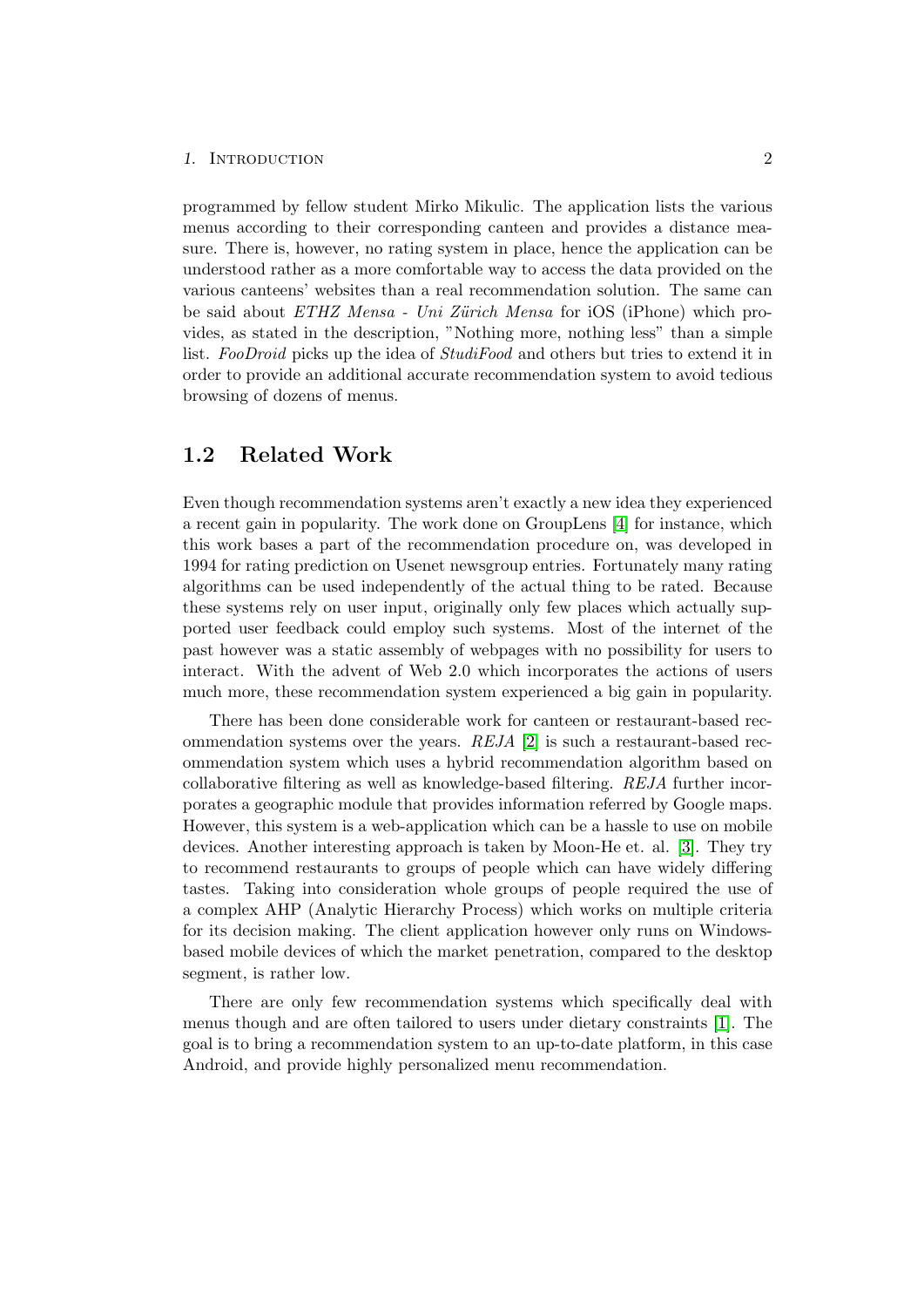## $CHAPTER$  2

## <span id="page-6-0"></span>System Architecture

First of all an overview on the system architecture is provided to establish the basic structure and basic workings of the whole. Then a more detailed view on every component is provided, explaining in greater detail how the individual components interact and what their exact purpose is.

### <span id="page-6-1"></span>2.1 Overview

Simple data fetching would usually only require a client application which can fetch menu data from the various canteens' own websites and display them in a structured manner. FooDroid however wants to provide the students with a mean to rate menus he or she ate and recommend menus based on these ratings in the future. This is more complicated than the existing approach by StudiFood and hence requires a more complex system of interacting software. The FooDroid system (see figure [2.1\)](#page-7-0) hence consists of three major parts:

- a data crawler, for fetching the data from canteens' websites
- a data server, for providing data for the client application
- and the client application itself on the Android phone

The whole system is backed by a MySQL database wherein the crawled data as well as ratings for each menu and user are stored. The following sections will explain each part of the system and their inner workings in greater detail.

## <span id="page-6-2"></span>2.2 Data Crawler

The data crawler is the most important part of the whole since it crawls the different canteens' websites for the menus, parses the data according to the system's needs and adds them to the database. The data can then be easily accessed and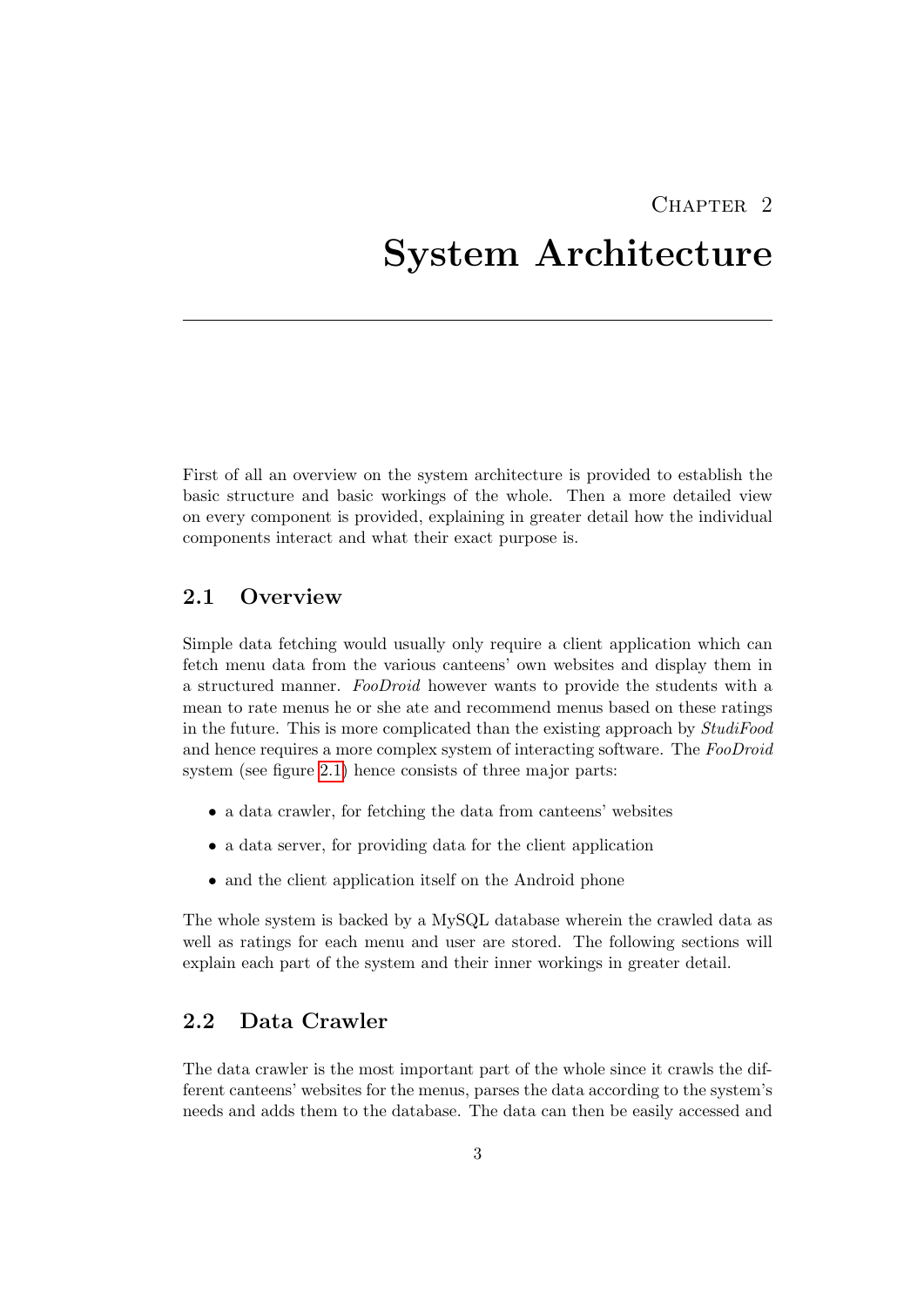

<span id="page-7-0"></span>Figure 2.1: System Overview

is returned in human readable form as an xml file. There is no restriction in place concerning the access to the data nor is there a dependence on a certain client, i.e. other applications could potentially access the data as well as add ratings for menus if it would be decided to make the database public access. The crawler's work itself can be divided into the following steps:

- 1. Downloading the menu data provided by the canteens
- 2. Extracting informations such as menu name, menu description and price
- 3. Extracting token words and ingredients used from the menu's description
- 4. Adding all the newly gained information for each menu to the database

The downloaded data is parsed into a class called *MenuItem* (see table [2.1\)](#page-8-2) and holds all the necessary variables which will be written to the database. The process of writing the data to the database begins with checking if a menu with identical variables is already present for today. If true, the writing process is skipped. Otherwise an entry in MenuItems is created. See figure [A.1](#page-22-0) for the database's structure. The database returns the *menuitem id* of the newly created row and the crawler then proceeds to add the new ingredients. Usually, there will be no additions because the dictionary is static, i.e. updated by hand. However, if new entries are made in the dictionary, these entries are automatically added to the respective tables if they are found in a menu. The ingredients have to be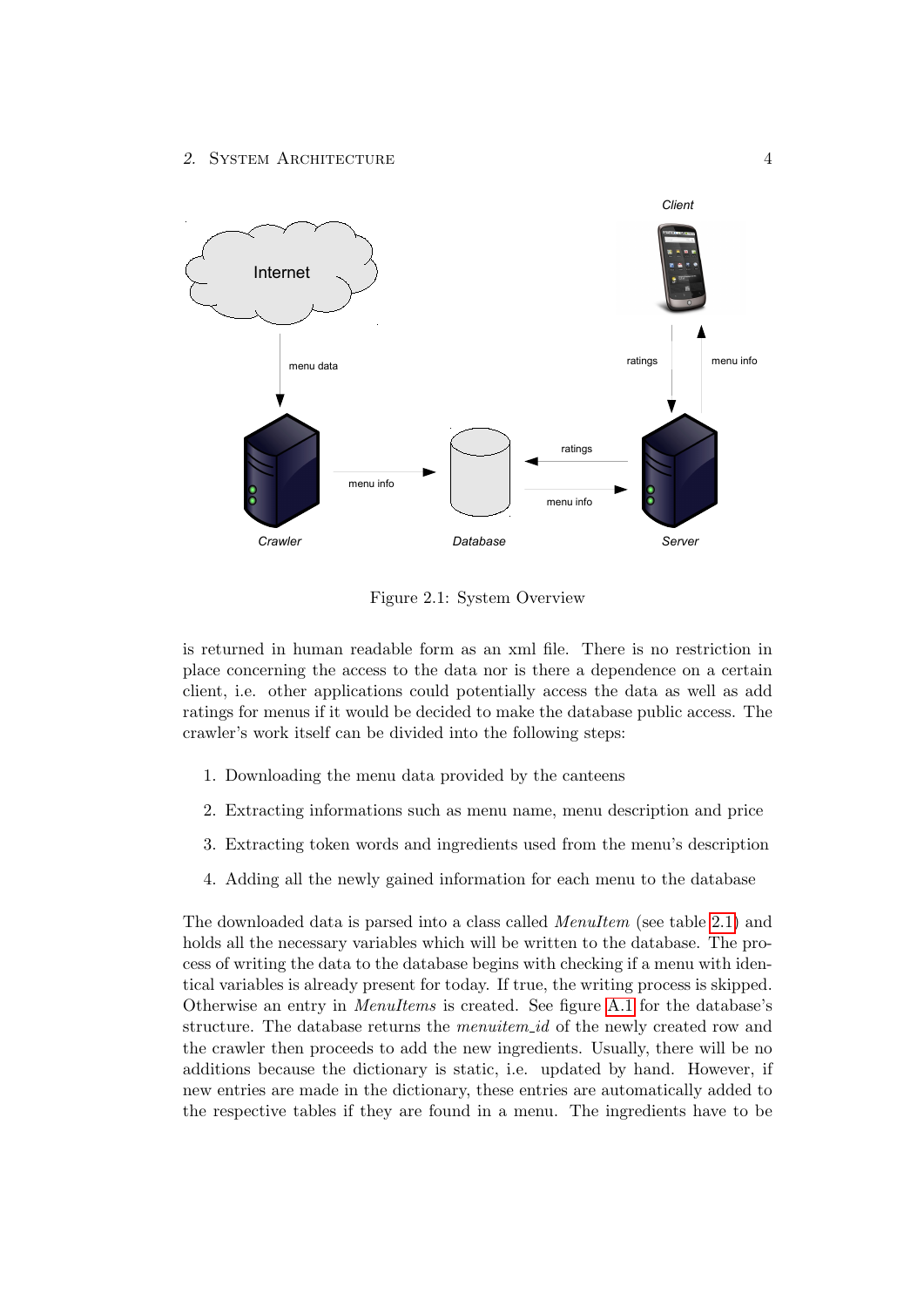| Variable             | Description                                              |  |  |  |
|----------------------|----------------------------------------------------------|--|--|--|
| String mensa         | The name of the canteen the menu belongs to              |  |  |  |
| Boolean closed       | Certain keywords trigger this varbiable and if true, the |  |  |  |
|                      | menu is not added to the database                        |  |  |  |
| String menuName      | The name of the menu, e.g. "Menu 1"                      |  |  |  |
| String type          | Specifies if the menu is served during lunch or dinner   |  |  |  |
| String description   | The description of the menu as extracted directly from   |  |  |  |
|                      | the downloaded data                                      |  |  |  |
| String validDate     | The date on which the menu is served                     |  |  |  |
| String tags          | Contains the extracted tags of the menu, e.g. "vegetar-  |  |  |  |
|                      | ian"                                                     |  |  |  |
| String   ingredients | Contains the extracted ingredients of the menu           |  |  |  |
| String    tokens     | Contains the exploded menu description (for future use)  |  |  |  |

<span id="page-8-2"></span>Table 2.1: MenuItem variables

connected to the menu which is done by adding pairs of menuitems id and ingredient id to the MenuItem2Ingredient table. The procedure for the ingredients is identically executed for tags and tokens using the tables  $Tags/MenuItem2Tag$ and *Description\_Tokens/MenuItem2Token* respectively.

There is no restriction on the number of canteens or the form of the data they provide. The crawler's parser class is abstracted in order to insure easy addition of canteens in the future. For the time being, parsers for two major canteen providers, ETH Zurich and University Zurich, have been implemented.

#### <span id="page-8-0"></span>2.2.1 ETHZ Parser

The ETH Zurich provides data on their menus in the form of html tables as well as RSS feeds (XML). For simplicities sake, the easier xml data format was chosen. The parser expects a list of URLs from where the data should be downloaded. This approach was chosen to insure high flexibility if a URL changes or a need arises to exclude certain canteens altogether (for instance cafeterias with nonchanging offers). This way menus of 14 canteens all around the ETH Zurich can be included into the database.

#### <span id="page-8-1"></span>2.2.2 UZH Parser

Data on menus for the University Zurich is distributed in the form of pdf files. Pdf files are much more challenging to parse than a simple xml file because one has to rely on whitespace characters for its structure. For the time being parsers for the two closest and hence most interesting canteens, Zentrum für Zahnmedizin and Plattenstrasse, were implemented. This can be easily extended in the future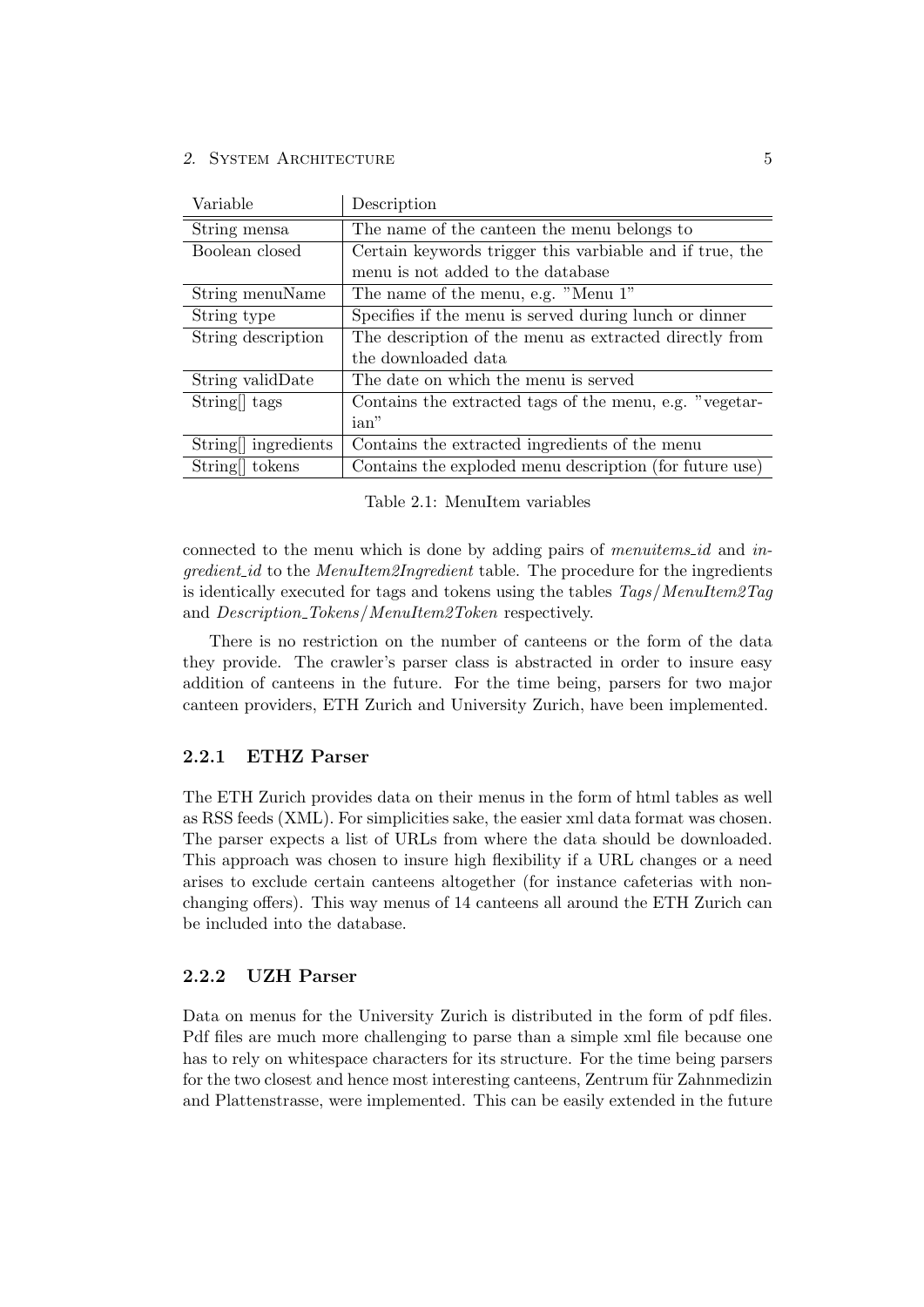to include other canteens such as the canteens situated in the main building of the university such as Mensa A/B as well as Mensa Irchel.

### <span id="page-9-0"></span>2.3 Server

The client gets his data from the server which has direct access to the database and consists of several PHP scripts. The client can ask for specific data only considering certain canteens or ingredients which is then retrieved from the database by the server and returned to the client formatted as an xml file. It is also the job of the server to calculate all kinds of ratings.

While the base rating and ingredient ratings are calculated offline, some ratings such as the user rating and the correlation between users are calculated on demand. This could potentially lead to scalability issues in the future though. For many users the computation time of the user-based collaborative filtering grows quadratically. In order to circumvent this problem, correlation coefficients could be calculated offline and stored in a database every few hours to incorporate new ratings. This way the calculation is only done a few times over the course of a day and not every time a user requests the menus.

#### <span id="page-9-1"></span>2.3.1 Database

Menu data as well as user data and ratings are saved in a MySQL database. The database consists of several tables each containing specific data. Table [2.2](#page-10-0) shows a listing of the used tables and their purpose while figure [A.1](#page-22-0) shows the database's actual structure. The database is highly normalized to minimize redundancy. For the ingredients, tags and tokens an intermediate many-to-many mapping table was employed. This tag database structure is based on the Toxi tagging scheme which is also used by Wordpress.

### <span id="page-9-2"></span>2.4 Client

The FooDroid client retrieves menu info from the server and displays it in a convenient manner for the user. Upon starting the app, the user is presented with the menu of the day (see fig.  $2.2(a)$ ). This menu is chosen by the highest rating which is a combination of three separate ratings, ingredient-based, user and user-based collaborative filtering. Further options can be accessed by pressing the phone's settings button. There the user is presented with several possible actions:

• Update retrieves updated menu info and recommendation with updated filters from the server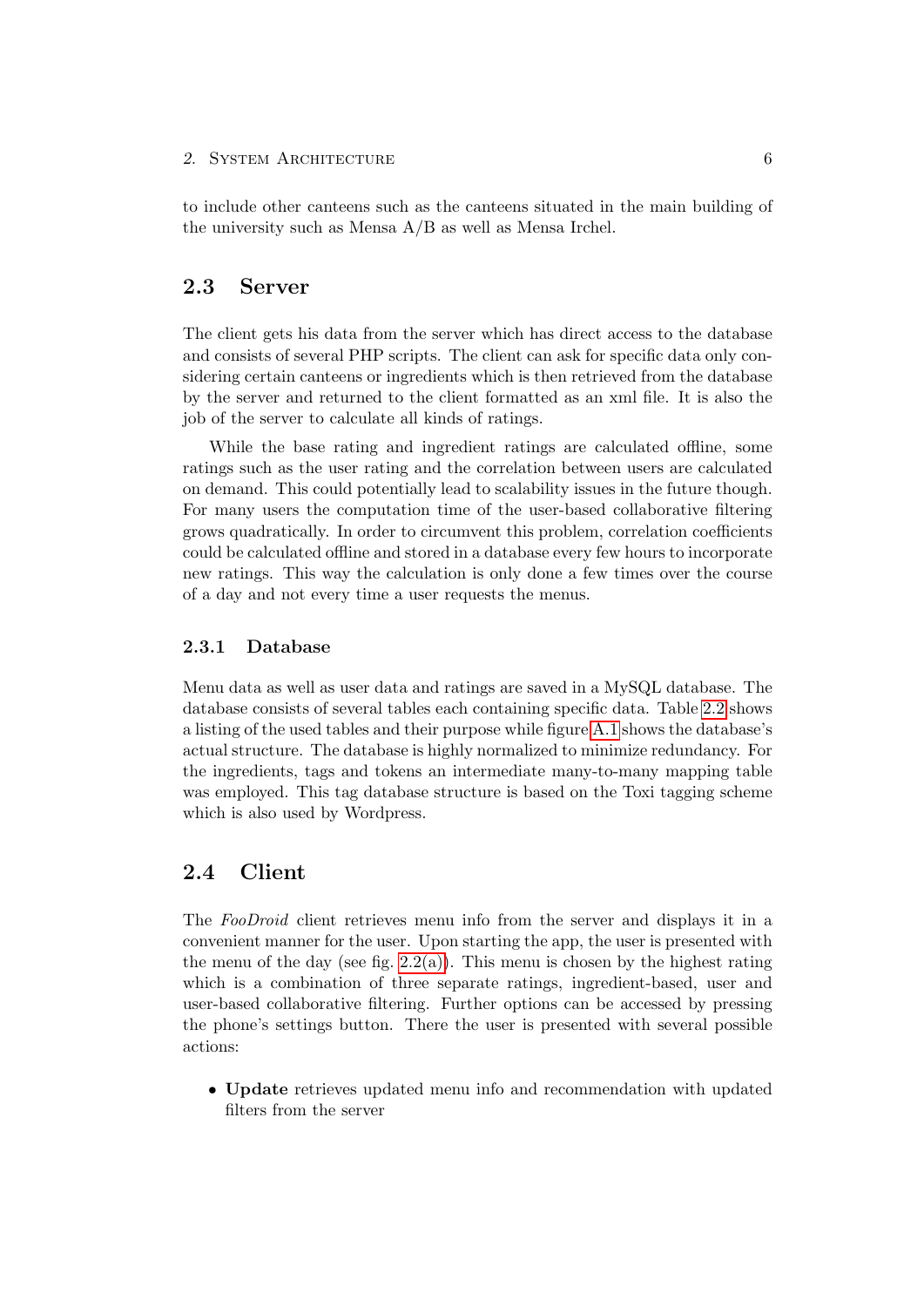| Name                | Description                                            |  |  |  |
|---------------------|--------------------------------------------------------|--|--|--|
| Mensas              | Informations about canteens such as id, name, loca-    |  |  |  |
|                     | tion                                                   |  |  |  |
| Periods             | Times for lunch, dinner in order to present menus      |  |  |  |
|                     | according to their serving period                      |  |  |  |
| Ratings             | Ratings for each menu with related user id             |  |  |  |
| MenuItems           | Data on menus such as id, name, description, base      |  |  |  |
|                     | rating                                                 |  |  |  |
| Description_Tokens  | Token words extracted from the descriptions of menus   |  |  |  |
| Ingredients         | Ingredients extracted from the descriptions of menus   |  |  |  |
| IngredRatings       | Ratings for each ingredient, calculated from user rat- |  |  |  |
|                     | ings                                                   |  |  |  |
| <b>Tags</b>         | Tag words such as vegetarian etc.                      |  |  |  |
| MenuItem2Ingredient | Maps ingredients to menus                              |  |  |  |
| MenuItem2Tag        | Maps tags to menus                                     |  |  |  |
| MenuItem2Token      | Maps token words to menus                              |  |  |  |
| Users               | User data such as id, hashed IMEI and joining date     |  |  |  |

<span id="page-10-0"></span>Table 2.2: Database tables

- Browse the user can browse all menus sorted by canteens
- Settings ingredient filters and canteen filters can be set as well as a reminder option
- **About** about the application

As mentioned, if the user wants to check for further menus, it is possible to browse all menus for the day sorted by canteens (fig.  $2.3(a)$ ). While browsing the user can also rate menus (fig. [2.3\(b\)\)](#page-12-1) consumed today so that other users who have not eaten yet may profit from the newly gained knowledge. The user can rate a menu by adding stars by dragging the filling from 0 to 5 stars. In order to prevent erroneous ratings caused by inaccuracies which surface by handling a touch interface, the user is prompted to confirm the rating which was just given. If the rating was indeed erroneous, the user can then cancel the rating submission and re-submit the intended rating.

User's preferences can be set under "Settings" where certain ingredients and canteens can be excluded. Excluded ingredients and canteens then won't be considered for the menu of the day and won't show up while browsing. The client also includes a so called "AppWidget" (fig. [2.2\(b\)\)](#page-11-1) which can be placed on the phones home screen. This way the user has even easier access to the recommended menu. The widget updates itself every few hours if the phone is active. Sometimes the user does not use the phone for a prolonged period of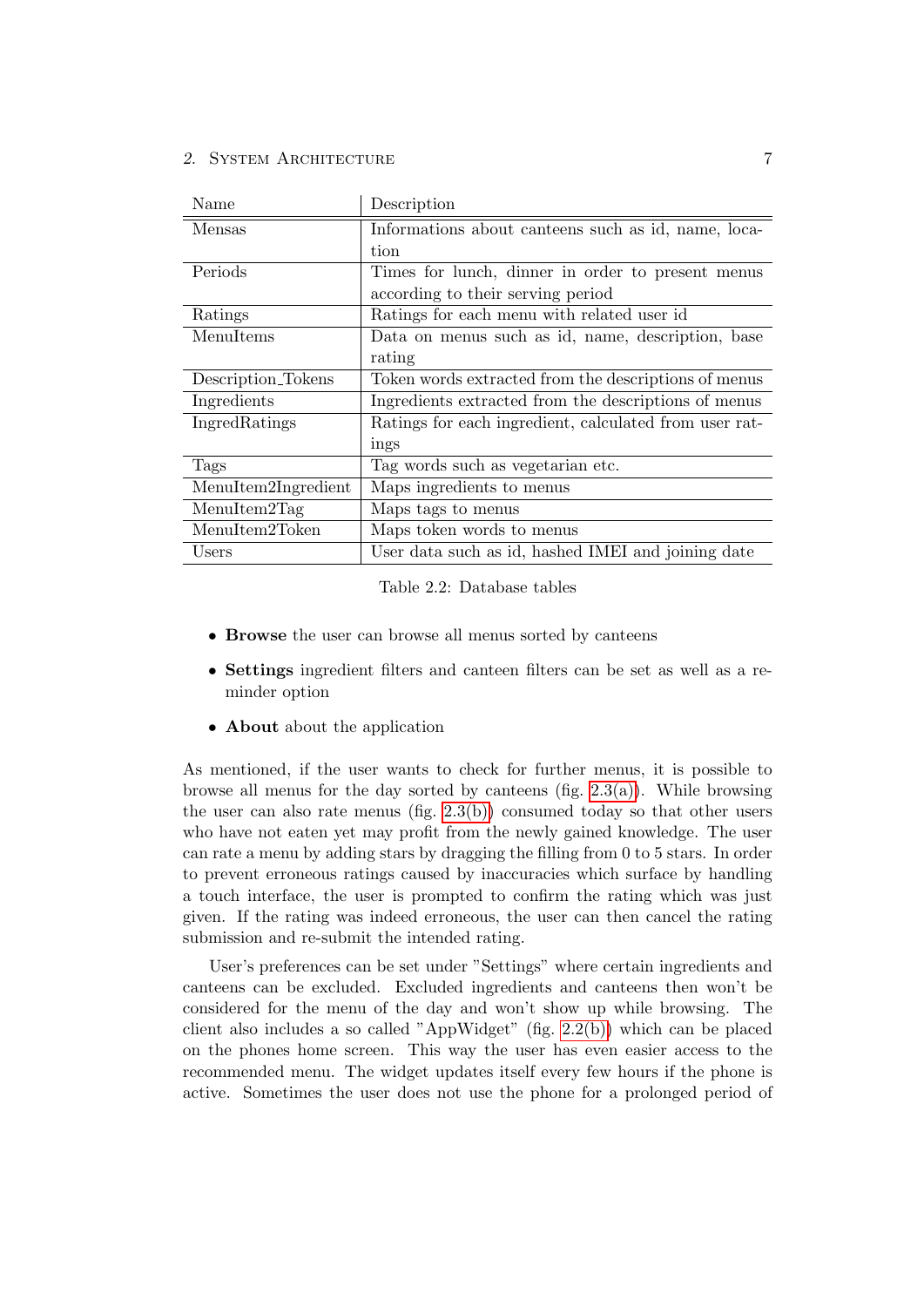<span id="page-11-0"></span>

time and the widget is not updated to save battery power. In such a case the user can simply touch the widget and the menu info is automatically updated.

<span id="page-11-1"></span>Figure 2.2: Client UI: a) Home screen which shows the recommended menu for today, b) AppWidget on the phones "desktop" recommending the menu for today directly without starting the application

Getting as many ratings as possible can be an issue because many users simply cannot be bothered to rate. However, in order to insure high prediction quality as many ratings as possible need to be submitted to the system. Only then can sufficiently accurate recommendations be provided. In order to motivate people to rate menus, a reminder was implemented. If the user choses to be reminded (under settings), half an hour after the application has been started, a notification will be issued in order to remind the user to vote. Experience has shown that while there is an interest in checking the recommended menu, users often forget to rate after eating because the application is not needed anymore and hence the focus of attention shifts to other matters. If the user rates a menu before the notification is issued, the pending notification is canceled and the user is not reminded this day anymore. Further, there is no additional notification issued after the user has been notified one time even if the application is launched several more times. This was done in order to reduce the number of interruptions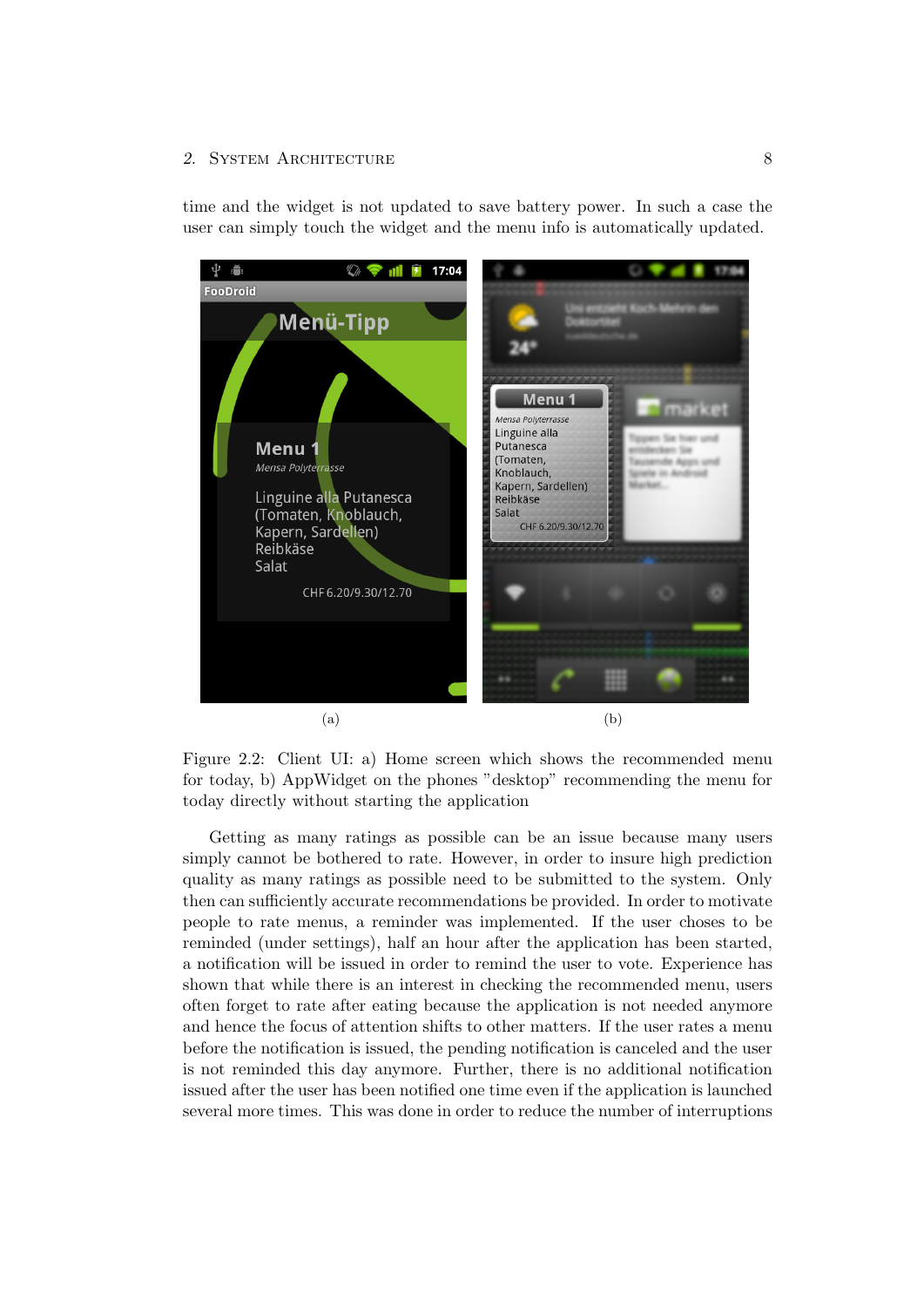and trouble, and to prevent the user from unchecking the reminder option and forgetting to rate altogether.

<span id="page-12-0"></span>

|                           | $\sqrt[n]{h}$ | 13:02 | Ă<br>ψ                                          | 17:05                              |
|---------------------------|---------------|-------|-------------------------------------------------|------------------------------------|
| <b>FooDroid</b>           |               |       | <b>FooDroid</b>                                 |                                    |
| Clausiusbar               |               |       | Menu 1<br>Mensa Polyterrasse                    |                                    |
| Dozentenfoyer             |               |       | Linguine alla Putanesca<br>(Tomaten, Knoblauch, |                                    |
| G-ESSbar                  |               |       | Kapern, Sardellen)<br>Reibkäse<br>Salat         |                                    |
| Gloriabar                 |               |       |                                                 | CHF 6.20/9.30/12.70                |
| Mensa Plattenstrasse      |               |       |                                                 | *****<br>2.5/5/0                   |
| Mensa Polyterrasse        |               |       | <b>Salatbuffet</b><br>Mensa Polyterrasse        |                                    |
| Polysnack                 |               |       |                                                 | Täglich frisch für Sie zubereitet! |
|                           |               |       |                                                 | CHF 8.20/10.30/12.80               |
| <b>Restaurant foodLAB</b> |               |       |                                                 |                                    |
| (a)                       |               |       |                                                 | (b)                                |

<span id="page-12-1"></span>Figure 2.3: Client UI: a) Canteen listing which is dynamically loaded from the server, once the user chooses a canteen by tapping, he or she is greated with the b) Menu listing for the specific canteen with rating indicators; The three numbers below the rating stars show the individual ratings, ingredient-based, user and collaborative filtering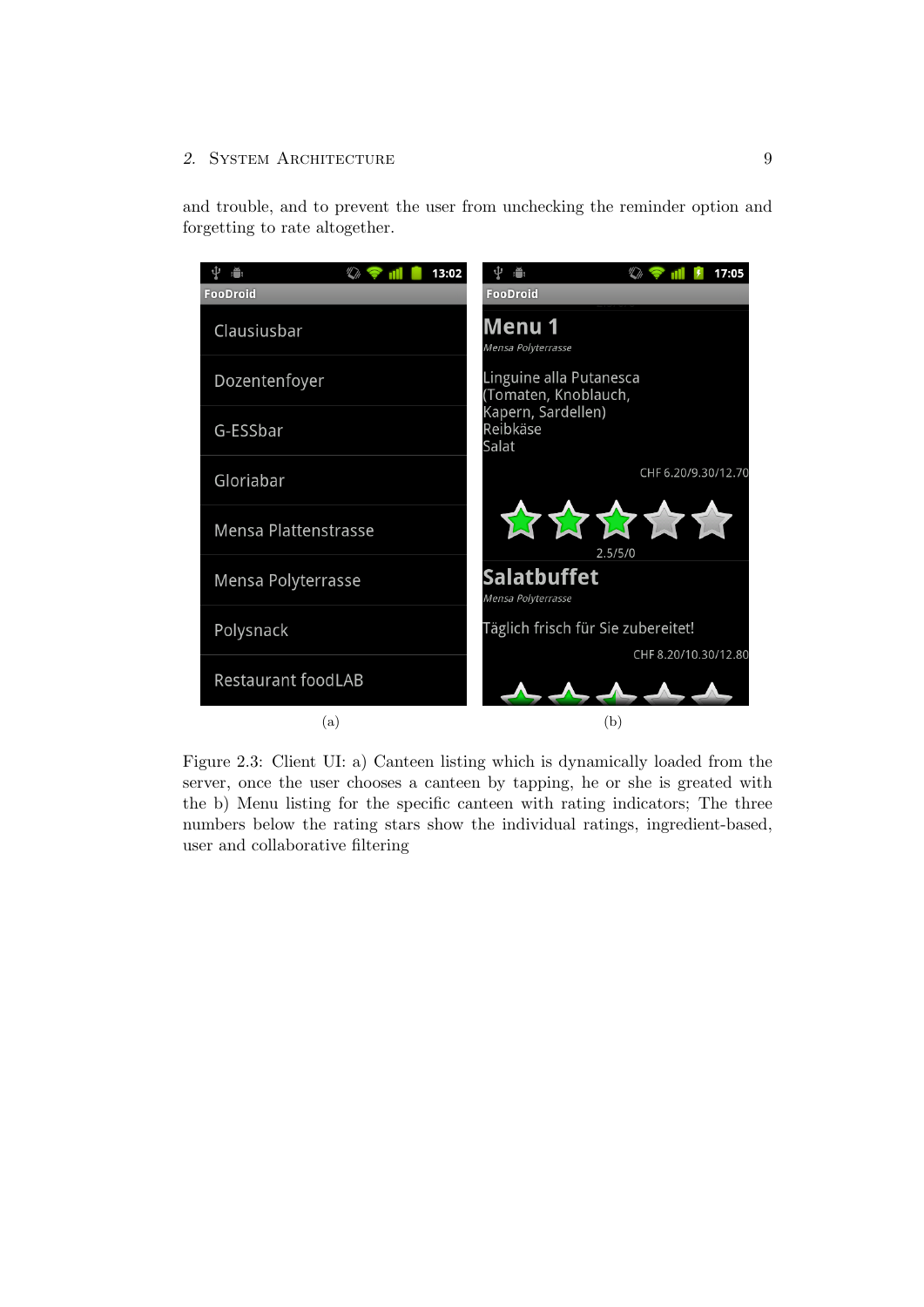## CHAPTER<sub>3</sub>

## <span id="page-13-0"></span>Menu Recommendation

In order to recommend a menu some kind of rateable variable has to be introduced since the crawled data has no such attributes by itself. Therefore the system has to assign a rating to each menu. An overall rating for a certain menu is calculated by combining several separate ratings into one. Seperate ratings have to be considered because one rating rarely covers all aspects of what it takes for a menu to be good or bad. There are further limitations like the availability of up-to-date user ratings whose lack causes certain ratings to be non-usable but which, on the other hand, have far better prediction accuracy than any other rating if up-to-date ratings are indeed available. The ratings also vary by the direct influence of the users.

At this time three separate ratings are implemented, though if need be, additional ratings can be added easily in the future. A sensible method of combining the ratings had to be developed reflecting the differing predictive qualities of each rating. Since the optimal combination of ratings is still an active area of research, a basic combination method was chosen which might not be optimal but somewhat reflects the significance of the separate ratings.

### <span id="page-13-1"></span>3.1 Ingredient-Based Rating

In order to have a first assessment of a menu, the ingredient-based rating is calculated. This rating is calculated by taking into consideration the ratings of individual ingredients of a menu hence does not rely primarily on recent user ratings. This is important because at the start of a period or day obviously no user had the opportunity to rate a menu yet. Even under these circumstances though, a recommendation has to be provided. An additional table aids in this endeavour by providing an averaged ingredient rating which was computed from all rated menus containing this ingredient (see figure [3.1](#page-14-1) for how the table is built). The algorithm checks if an ingredient found in the description of the menu to be rated is listed in the  $InpredRatings$  table which holds all the ingredient ratings. It then fetches the ratings of all ingredients present in the menu to be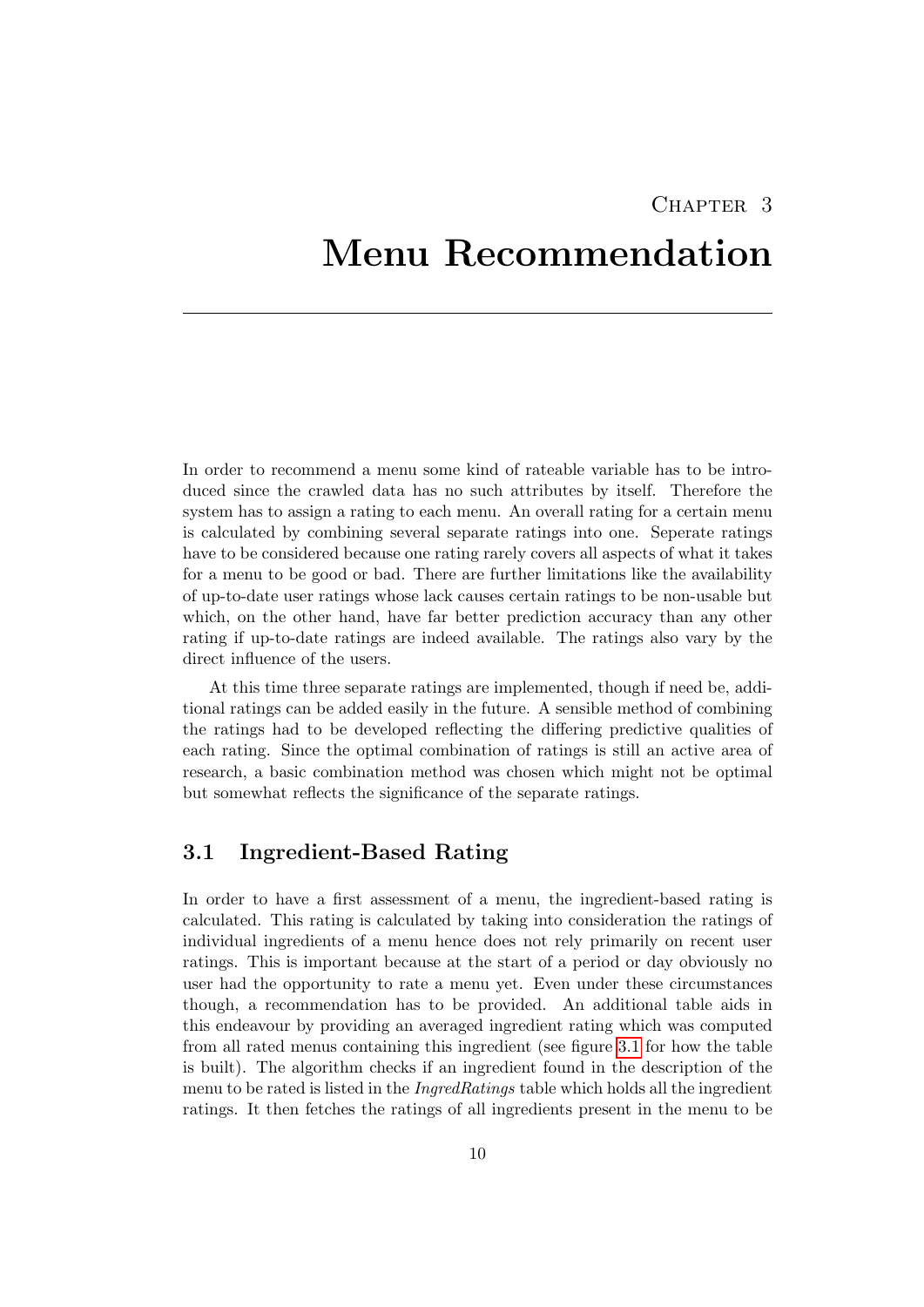

<span id="page-14-1"></span>Figure 3.1: Building the IngredRatings table

rated and adds them up. Finally the average is calculated by dividing the sum by the number of rated ingredients. The rating can then be written as:

$$
R_B = \frac{\sum_{i} \frac{rating\_sum_i}{rating\_num_i}}{n} \tag{3.1}
$$

where rating sum<sub>i</sub> and rating num<sub>i</sub> are the summed ratings and number of ratings respectively for a particular ingredient  $i$  of the n ingredients the menu contains. These values are, as just mentioned, stored and retrieved from the database. In the case that no ratings have been given for the ingredients in the menu to be rated, a neutral rating of 2.5 is given on a scale of 0 (bad) to 5 (excellent). This base rating relies on past data and works with keywords from a dictionary hence the results can vary significantly. Even though it is a very rough rating, the base rating can provide a good guide if no users have rated a particular menu today, i.e. no recent user feedback was received.

## <span id="page-14-0"></span>3.2 User Rating

The user rating reflects the opinion of users about a particular menu and is the second most important rating and a way for the user to directly communicate with the system. Where the ingredient-based rating is a very crude first guess, the user rating is regarded as a more accurate idea. Of course, the opinion of one user is not enough to give a definite recommendation hence the more user ratings are given, the better the whole menu rating works. In section [3.4](#page-16-0) the process of combining the seperate ratings and how the system avoids high impact of single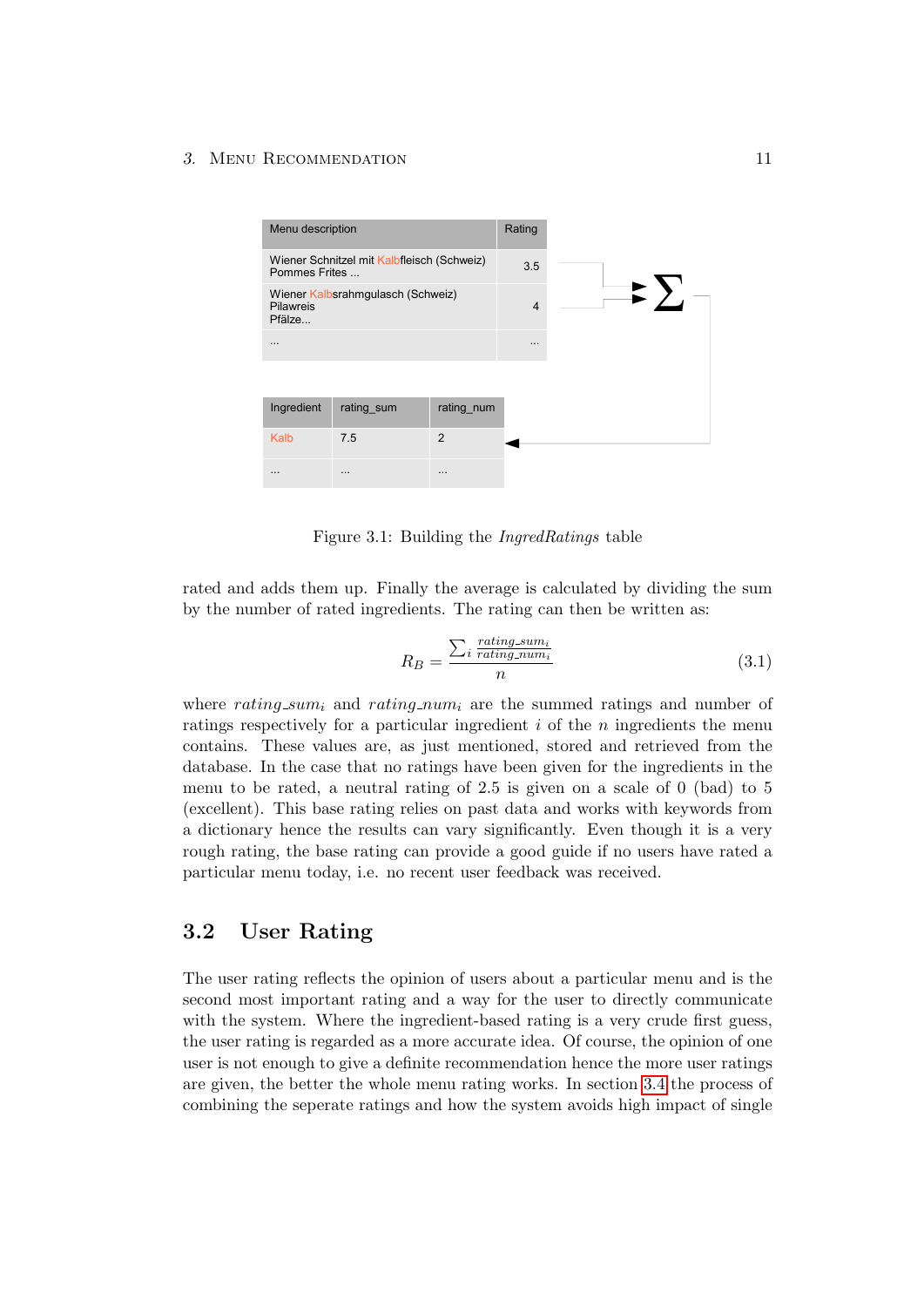high or low user ratings will be explained in more detail. Every user can give a rating for a menu between 0 (bad) and 5 (excellent). The user rating for a particular menu is then simply the average of all ratings for this menu:

$$
R_{U,m} = \frac{\sum_{i=1}^{n} R_{m,i}}{n}
$$
 (3.2)

where  $R_{U,m}$  is the current user rating for menu m and  $R_{m,i}$  is the i<sup>th</sup> rating out of n ratings for menu m. The user rating is used for the calculation of the ingredient ratings as well as for the computation of the correlation coefficients and later the user-based collaborative filtering. Because of the fact that the other ratings rely on the ratings given by users, it is important to have as many user ratings in the database as possible in order to increase prediction quality.

### <span id="page-15-0"></span>3.3 User-based Collaborative Filtering

Collaborative filtering entertains the idea that people who agreed in the past will most likely agree in the future. Simply put, if someone rated menus very close to how I did, it's very likely that if someone liked a menu I haven't rated yet, I will like it too. Collaborative filtering is generally accepted to be one of the most effective mechanisms for producing high quality predictions [\[5\]](#page-20-5) and is treated as such. The problem however, is that a recent rating for the menu is needed in order to give a prediction, meaning that someone has to rate a menu before the collaborative filtering can be used to recommended a menu to another user. The lack of prediction capability of this collaborative filtering method until ratings have been given therefore requires a sensible method of combining the different ratings such that non-significant ratings can be suppressed.

The collaborative filtering algorithm used in *FooDroid* is a memory-based type and was employed by GroupLens [\[4\]](#page-20-1). It uses weighted averages of all ratings for a certain menu. For this rating, first all Pearson correlation coefficients between the user and all other users have to be calculated. The Pearson correlation coefficient between two users, Ken and Lee, can be calculated as follows:

$$
r_{Ken, Lee} = \frac{E[(K - \mu_{Ken})(L - \mu_{Lee})]}{\sigma_{Ken} \cdot \sigma_{Lee}} \tag{3.3}
$$

where  $\sigma$  is the standard deviation,  $\mu$  is the average of all ratings for this user and E is the expected value of the differences of all ratings of Ken  $K$  and Lee  $L$ and their respective averages. It is assumed that the probabilities of all ratings are uniformly distributed. The correlation coefficient can hence also be written as:

$$
r_{Ken, Lee} = \frac{\frac{\sum_{i=1}^{n} (K_i - \mu_{Ken})(L_i - \mu_{Lee})}{n}}{\sigma_{Ken} \cdot \sigma_{Lee}} \tag{3.4}
$$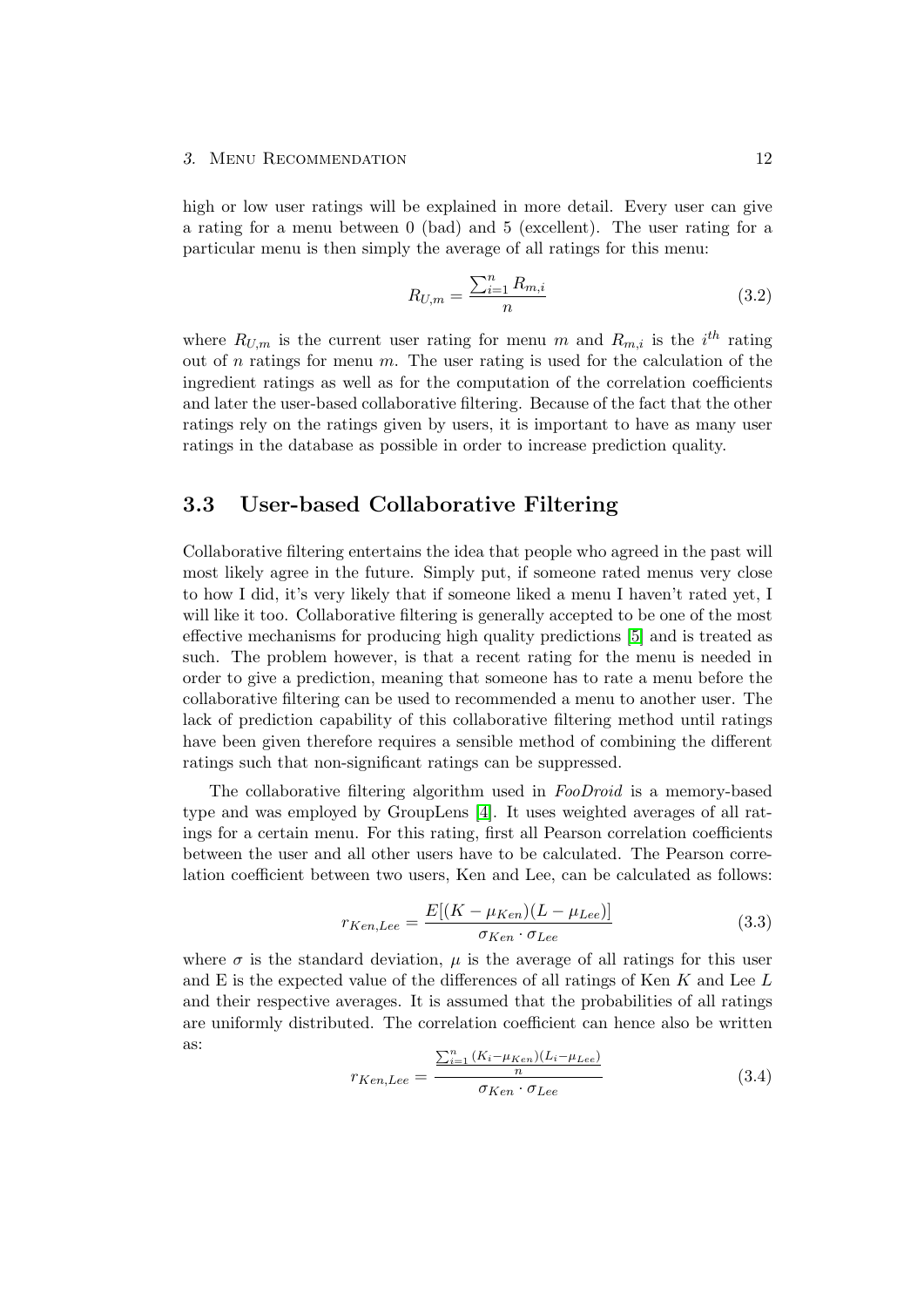where n is the number of the common rated menus of the two users. The final rating can now be calculated with the weighted average of all users:

$$
R_{CF_{Ken},m} = \mu_{Ken} + \frac{\sum_{J \in users} (J_m - \mu_J) \cdot r_{Ken,J}}{\sum_{Jeusers} |r_{Ken,J}|}
$$
(3.5)

where  $m$  is the menu.

### <span id="page-16-0"></span>3.4 Rating Combination

Since there are three ratings with varying degrees of accuracy and availability, one has to chose a way to combine all the ratings into one final rating. At the start of the day there are no user ratings present hence the final rating relies heavily on the base rating first. The more people rate a menu, the less significant the base rating becomes. The process of combining the three separate ratings into one looks as follows. First of all the base rating and current user rating are combined. The weight function used looks as follows:

$$
w(x) = \begin{cases} 0 & \text{if } x < 0\\ \frac{1}{5} \cdot x & \text{if } x \ge 0\\ 1 & \text{if } x > 5 \end{cases}
$$
 (3.6)

where  $x$  equals the number of ratings for a menu. It was decided that after five



Figure 3.2: Weight Function

users have rated a menu, the base rating shall have no further influence on the overall rating. This number is arbitrary and can be adjusted if need be. Both ratings are then combined into an intermediate rating:

$$
R_{int,m} = (1 - w) \cdot R_B + w \cdot R_{U,m} \tag{3.7}
$$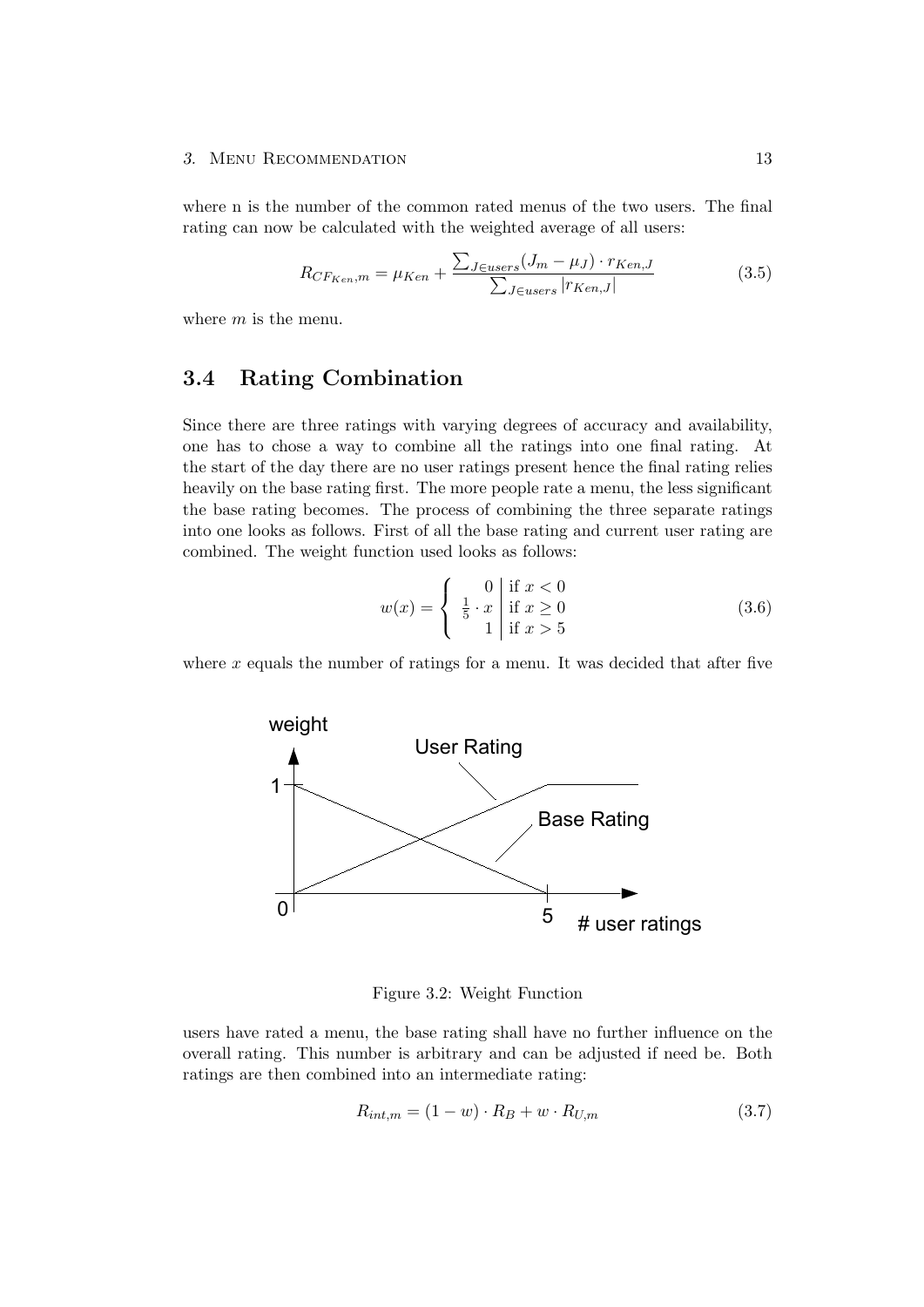In order to get the final rating,  $R_{int,m}$  and the rating based on collaborative filtering are simply averaged, although a different approach like for the base and user rating might be possible:

$$
R_{final,m} = \frac{R_{int,m} + R_{CF_{User},m}}{2}
$$
\n(3.8)

The client then chooses the recommended menu according to the highest rating. For now, only one recommended menu is shown although it might be beneficial to present the user a short list of the three or five highest rated menus.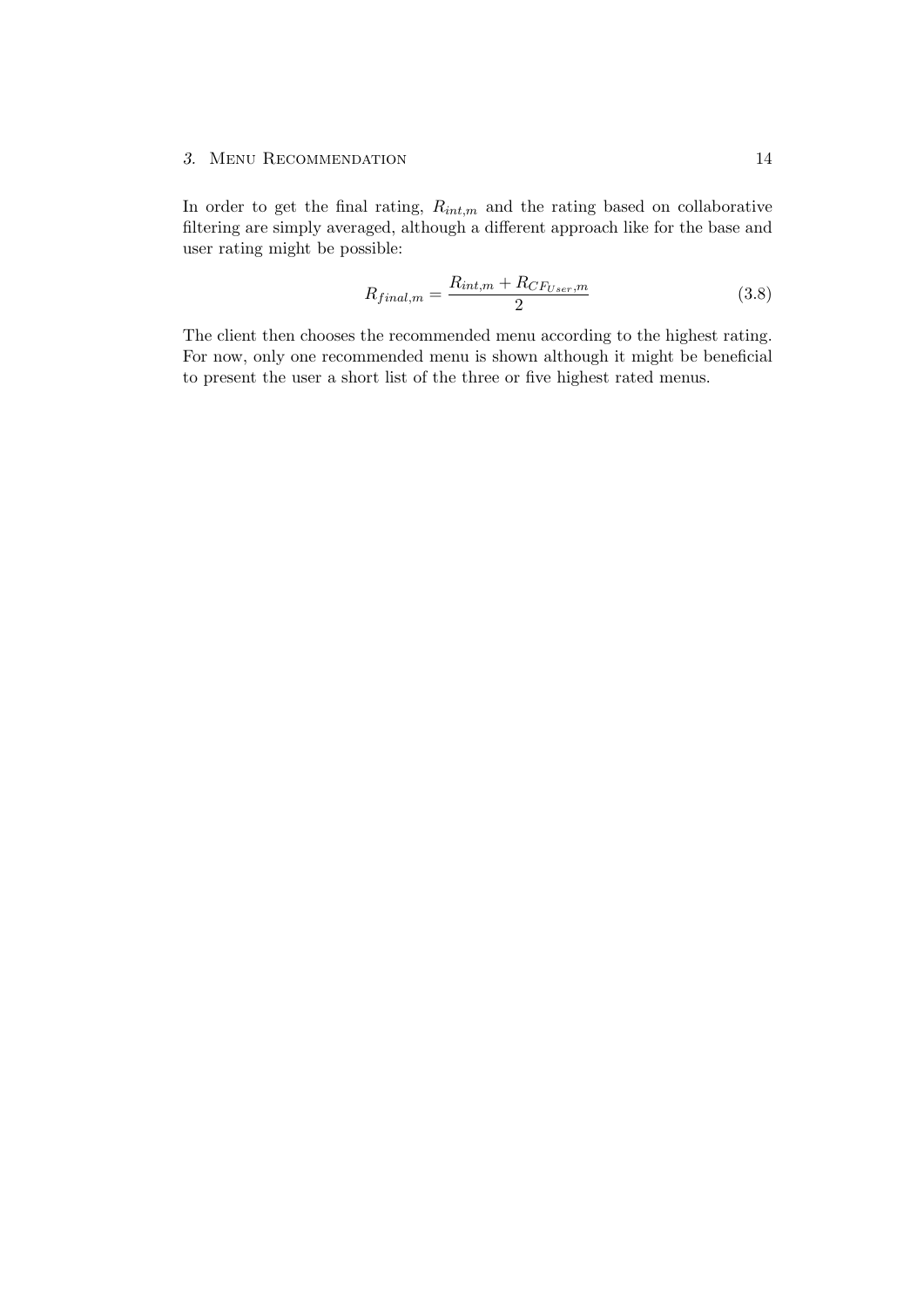## CHAPTER<sub>4</sub> Conclusion

<span id="page-18-0"></span>Recommending menus can be a demanding task because simple ingredient based comparison might produce misleading predictions. Therefore it was decided that the opinion of the users has more weight in the recommendation process than automated ratings. A system was developed which can list menus without constant user input but can also improve predictions by taking into account the ratings of users. Preferences are expressed by rating presented menus but also by specifically including or excluding liked and disliked ingredients respectively.

## <span id="page-18-1"></span>4.1 Future Work

There are a few things which had to be cut in order to fit into the time frame of a semester thesis. For one, the system could not be evaluated in this short time. To do that a large number of ratings and users are needed but were not available because the whole system was written from scratch and there was no ready for release version until late in the semester. However it is very important to check if the system produces better predictions than a simple random approach. Further, the question remains how different combinations of ratings compare and what different combination procedures could improve the prediction. The three ratings and their combination in this work were chosen as an educated guess and there is no definite way of telling if this choice was any good. Other collaborative filtering methods and types such as model-based collaborative filtering could be used. Location-based filtering is another feature which could be implemented so that only menus of canteens in a user-definable radius or area are considered. This was skipped in this iteration because of delay considerations; the location detection needs some time to lock unto a new location but that would cause unwanted delays in the retrieval of the menus. A new approach would be needed to incorporate the location without noticeable delays. A new feature with a big impact might be group based recommendation like proposed in [\[3\]](#page-20-3) which would try to recommend a menu or canteen to a group of users. Of course, most often not all users prefer the same menus so a simple majority vote would be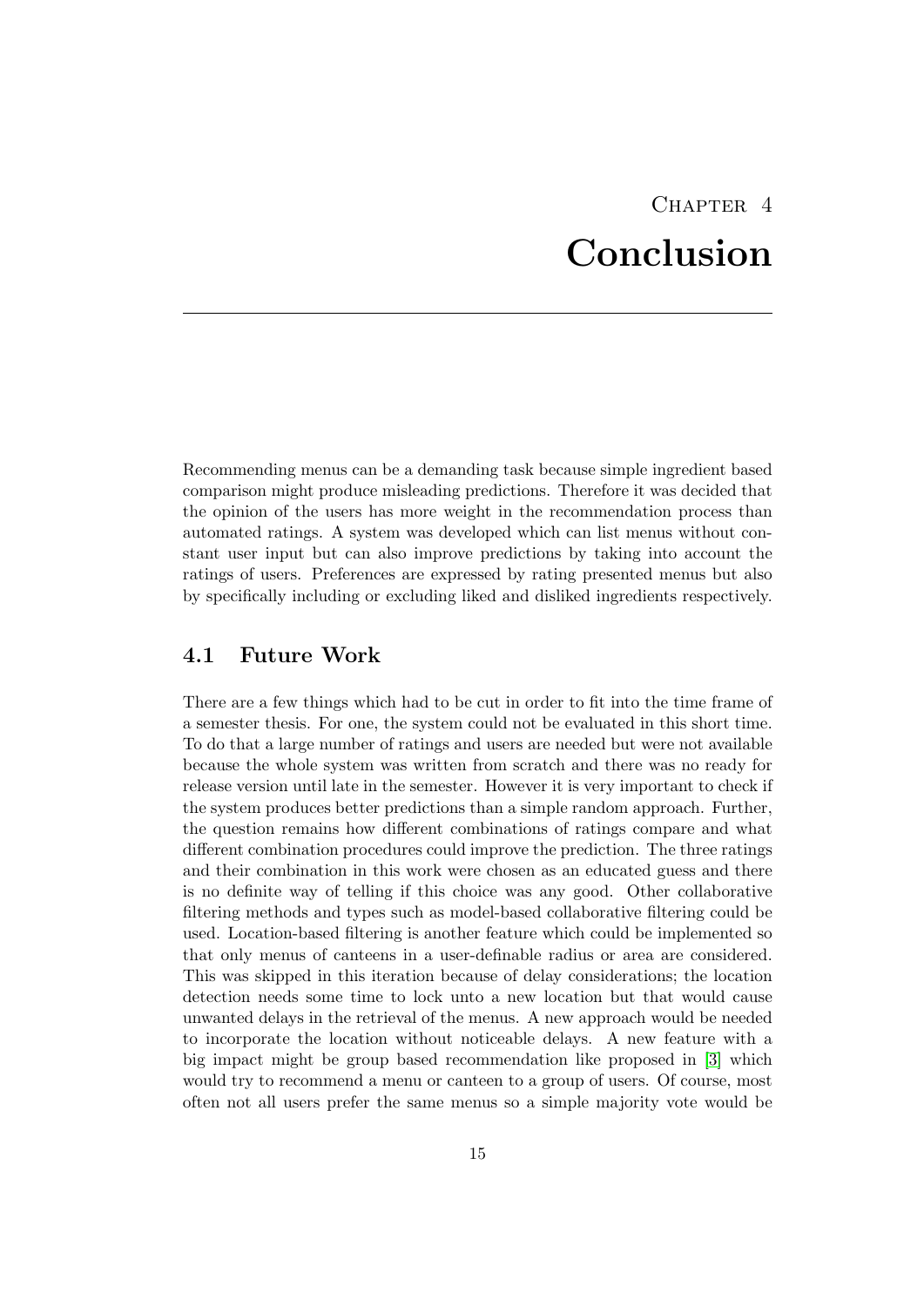#### 4. Conclusion 16

insufficient. Bringing the client to iOS phones might be worth considering also because the user base of the iPhone is just as big if not even bigger than that of Android-based phones which would benefit the prediction quality but also make evaluation easier.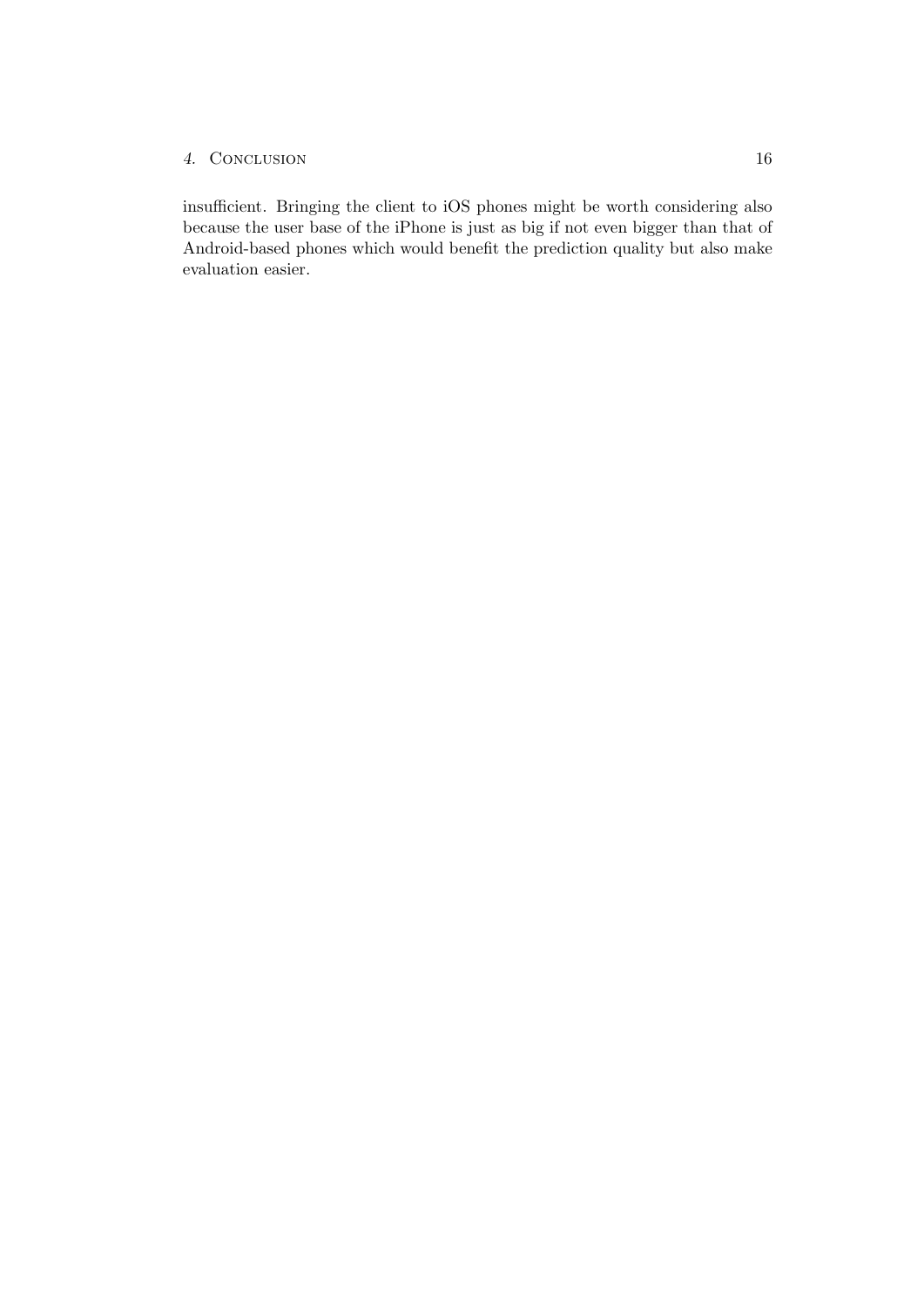## Bibliography

- <span id="page-20-4"></span><span id="page-20-0"></span>[1] Hoffmann A. Khan A.S. Building a case-based diet recommendation system without a knowledge engineer. Artificial Intelligence in Medicine, 27:155– 179(25), February 2003.
- <span id="page-20-2"></span>[2] Luis Martínez, Rosa M. Rodriguez, and Macarena Espinilla. Reja: A georeferenced hybrid recommender system for restaurants. In Web Intelligence/IAT Workshops'09, pages 187–190, 2009.
- <span id="page-20-3"></span>[3] Moon-Hee Park, Han-Saem Park, and Sung-Bae Cho. Restaurant recommendation for group of people in mobile environments using probabilistic multi-criteria decision making. In Proceedings of the 8th Asia-Pacific conference on Computer-Human Interaction, APCHI '08, pages 114–122, Berlin, Heidelberg, 2008. Springer-Verlag.
- <span id="page-20-1"></span>[4] Paul Resnick, Neophytos Iacovou, Mitesh Suchak, Peter Bergstrom, and John Riedl. Grouplens: an open architecture for collaborative filtering of netnews. In Proceedings of the 1994 ACM conference on Computer supported cooperative work, CSCW '94, pages 175–186, New York, NY, USA, 1994. ACM.
- <span id="page-20-5"></span>[5] Xiaoyuan Su and Taghi M. Khoshgoftaar. A survey of collaborative filtering techniques. Adv. in Artif. Intell., 2009:4:2–4:2, January 2009.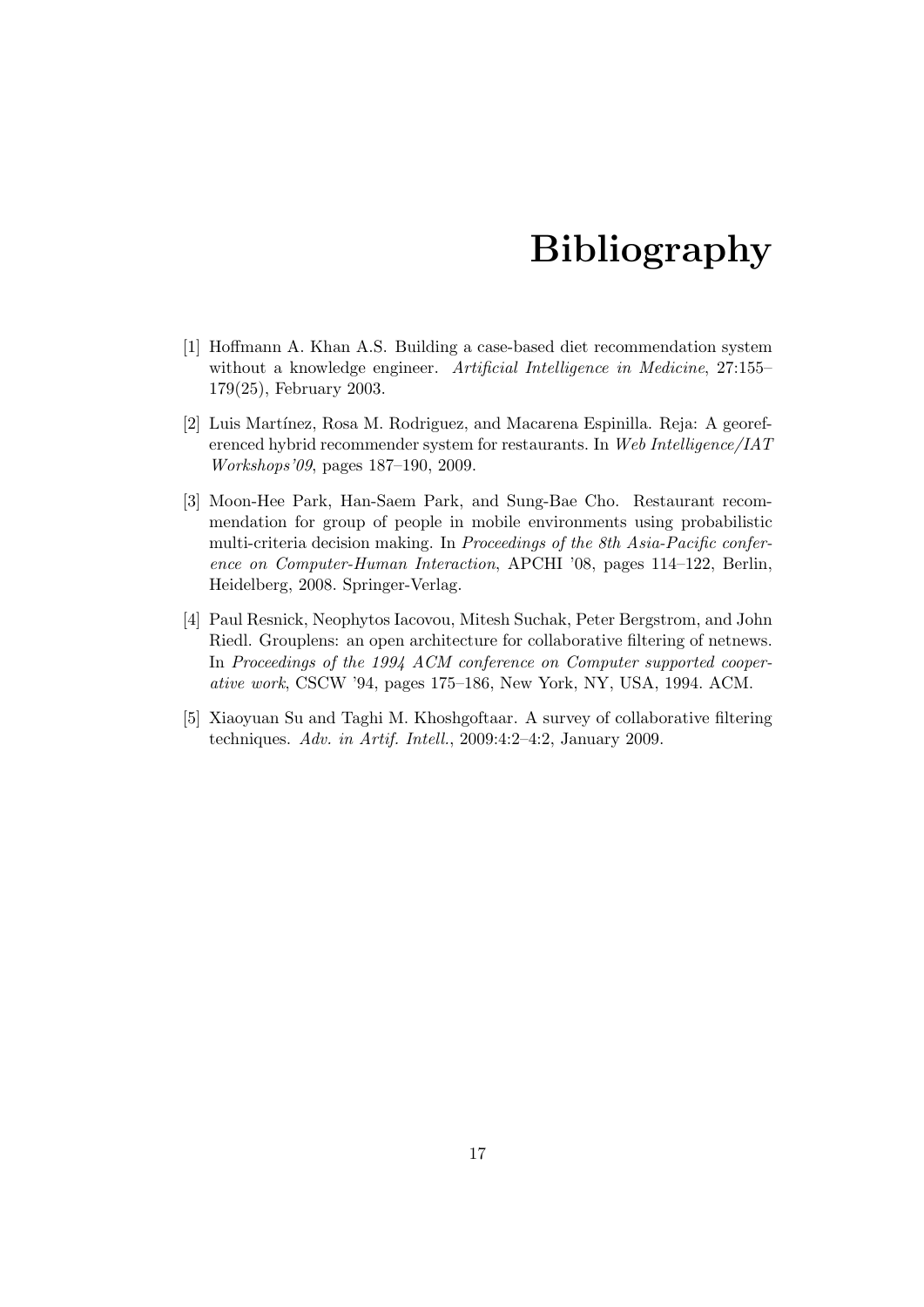<span id="page-21-0"></span>Appendix A Appendix